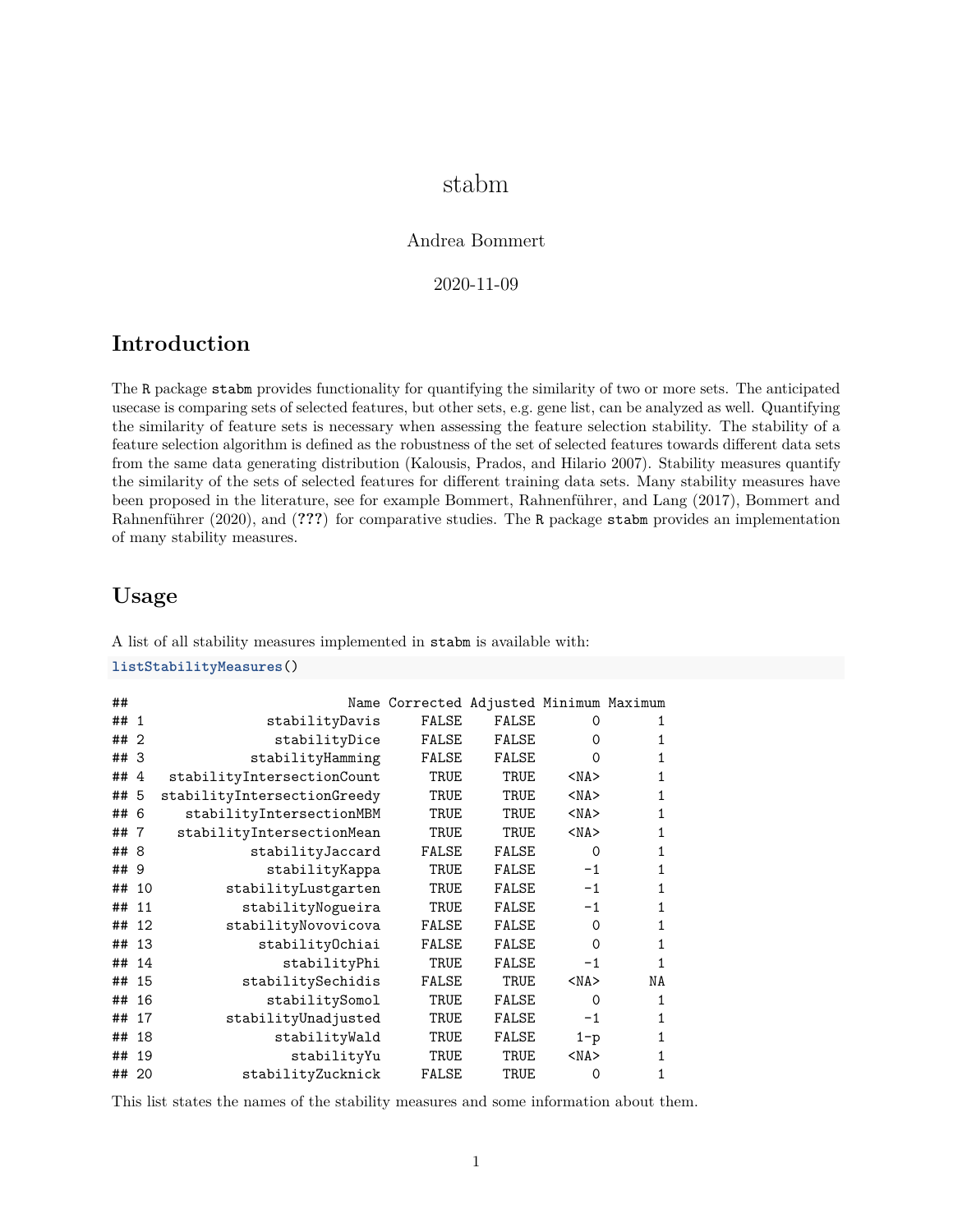- Corrected: Does a measure fulfill the property *correction for chance* as defined in Nogueira, Sechidis, and Brown (2018)? This property indicates whether the expected value of the stability measure is independent of the number of selected features. Stability measures not fulfilling this property, usually attain the higher values, the more features are selected. For the measures that are not corrected for chance in their original definition, stabm provides the possibility to transform these measures, such that they are corrected for chance.
- Adjusted: Does a measure consider similarities between features when evaluating the feature selection stability? Adjusted measures have been created based on traditional stability measures by including an adjustment term that takes into account feature similarities, see Bommert and Rahnenführer (2020) for details.
- Minimum and Maximum: Bounds for the stability measures, useful for interpreting obtained stability values.

Now, let us consider an example with 3 sets of selected features

- $V_1 = \{X_1, X_2, X_3\}$
- $V_2 = \{X_1, X_2, X_3, X_4\}$
- $V_3 = \{X_1, X_2, X_3, X_5, X_6, X_7\}$

and a total number of 10 features. We can evaluate the feature selection stability with stability measures of our choice.

```
feats = list(1:3, 1:4, c(1:3, 5:7))
stabilityJaccard(features = feats)
```
## [1] 0.5595238

```
stabilityNogueira(features = feats, p = 10)
```
## [1] 0.4570136

For adjusted stability measures, a matrix indicating the similarities between the features has to be specified.

```
mat = 0.92 ^ abs(outer(1:10, 1:10, "-"))
set.seed(1)
stabilityIntersectionCount(features = feats, sim.mat = mat, N = 1000)
```
## [1] 0.4138325

Finally, stabm also provides a visualization of the feature sets.

**plotFeatures**(feats)